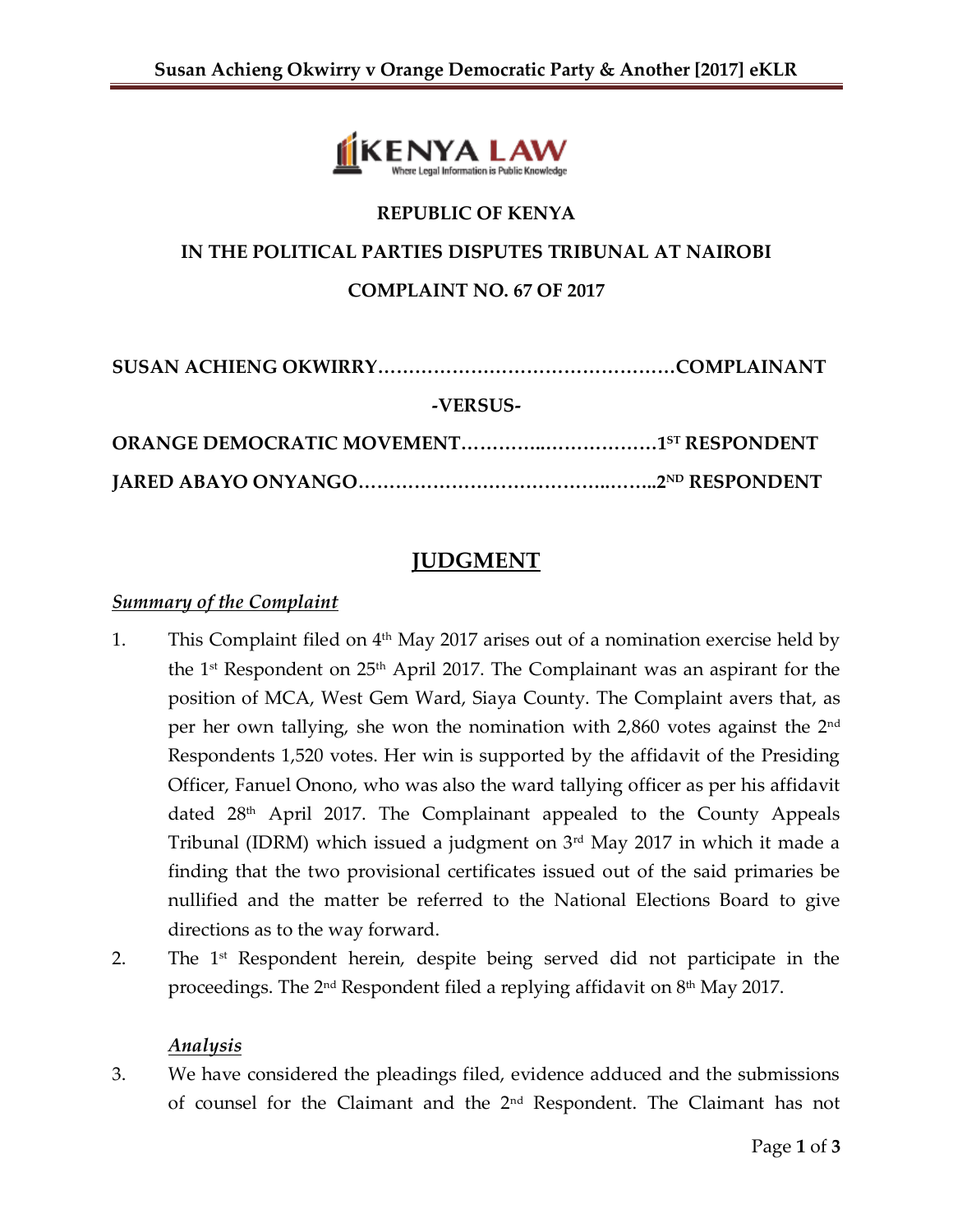adduced sufficient evidence to assert her averment that she won the nomination exercise. We cannot rely on her own tally. The presiding officer in his affidavit neither confirmed his appointment as such nor is he allowed to issue the official results. The mandate to declare results under the party constitution is the Returning Officer and not the Presiding Officer. The matter was referred to IDRM whereby the party organ nullified and recalled the two certificates issued out of the process which it held could not determine the winner of the party primaries. The matter was referred to the National Elections Board as indicated. The Complainant has not directed us to any specific rule that has been violated in this regard for our consideration.

4. The Tribunal has noted the Complainant's line of argument in prosecuting the complaint and wishes to clarify that it does not exercise appellate jurisdiction over disputes arising out of IDRM but rather is an enforcer of the Political Parties Act 2011 and political party constitutions. Membership to political parties is a voluntary and constitutional right to which parties subject themselves to the political party constitution and rules.

### *Reliefs*

5. Following from the IDRM decision and the evidence before us, it is clear to us that the nomination exercise was inconclusive and incapable of determining a winner. In such instances, as per the party rules it is upon the party's National Election Board to decide the way forward as directed by the party organ. In the circumstances, we decline to order that the nomination certificate be issued to the Complainant. The Complaint is dismissed with no order as to costs.

Dated at **NAIROBI** this **9 th DAY** of **MAY** 2017

- **1. M. O. Lwanga …………………………………. (Presiding Member)**
- **2. Desma Nungo ….………………………………(Member)**
- **3. Paul Ngotho ………………………………. (Member)**